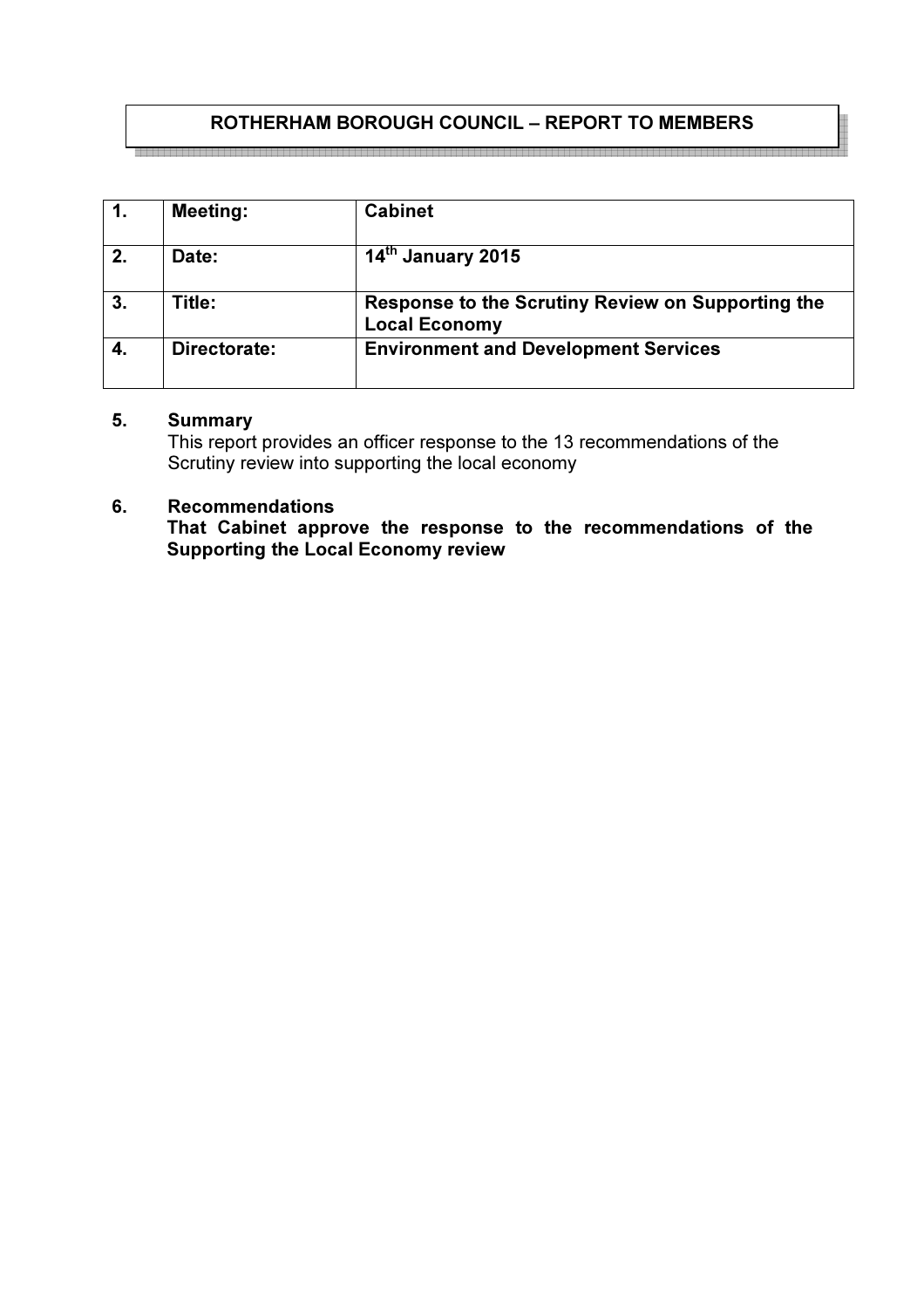### 7. Background

The review was conducted by a group from the Improving Places Select Commission, chaired by Cllr Emma Wallis. It took place between November 2013 and May 2014.

The Objectives of the review were:-

- To analyse the impact of changes to local government finance particularly business rates.
- To analyse how the Council can create the right conditions for growth in the private sector
- To influence the development of the Growth Plan for Rotherham, which in turn feeds into the City Region Strategic Economic Plan (SEP)
- To develop a whole Council approach to increase business rates in Rotherham

The scope of the review was kept narrow as it was anticipated that the review could expand to cover a wide range of issues thus diluting the impact of its recommendations and extending the time it would take to complete. Members therefore agreed to focus on the following lines of enquiry during the review:

- What is the impact of an increase/decrease in business rates on the Council finances?
- What is the impact of this on the local economy?
- How can the Council support economic development and what should be in the growth plan? What different models can be adopted?
- How are supply chains supported?
- What incentives can be offered to local businesses?
- How do we evaluate success? How have others achieved it?
- Impact of funding
- What are Rotherham's growth areas?
- What specifically is the approach to Tourism?
- How can the following services be used to generate business investment?
	- o Asset Management
	- o Transport
	- o Planning
	- o Housing
- How do we impact on the most deprived areas of Rotherham?

The group interviewed a wide range of witnesses during the course of their work; including Council Officers, the Chamber of Commerce and from the private sector.

The Group produced 13 recommendations, covering a range of issues relating to the Rotherham economy.

Officers have reviewed these recommendations and their responses are set out on the attachment to this report.